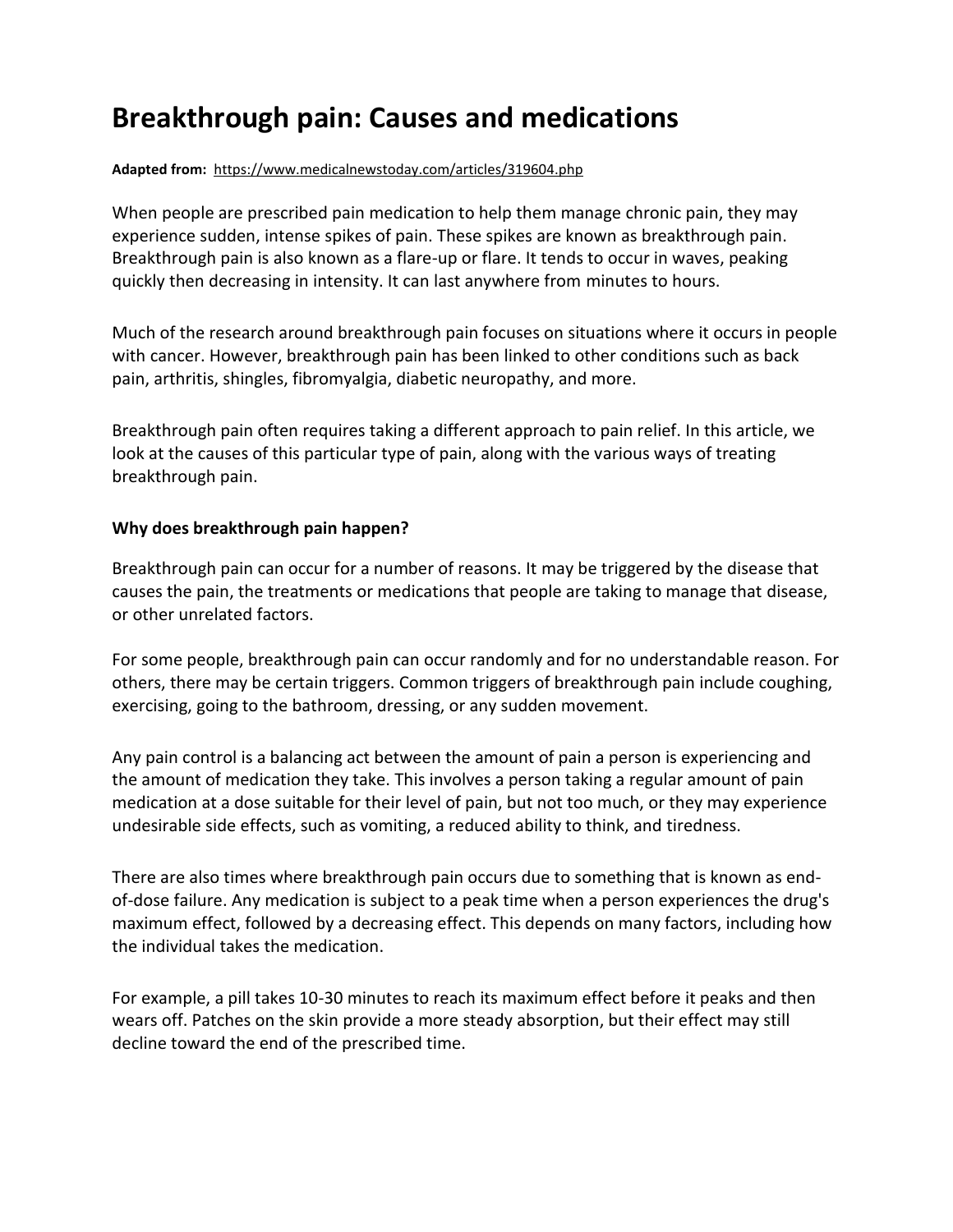End-of-dose failure is when the level of pain relief provided is not enough in the last few hours before the next dose is due.

### **Stats on breakthrough pain**

Estimates vary, but medical research indicates that breakthrough pain occurs in about 70 percent of people with chronic noncancer pain and up to 65 percent of people with chronic cancer pain.

One study of people with cancer who were receiving end-of-life care reported that 80 percent experienced cancer pain. Of this group, 80 percent reported experiencing breakthrough pain.

### **Drugs for breakthrough pain**

Simply increasing the dosage of current pain medication is not thought to be an effective way to manage breakthrough pain. This is because an increase of the pain medication can lead to an overdose and cause unwanted or even dangerous side effects.

There are some medications that doctors and nurse practitioners prescribe to help manage the discomfort of breakthrough pain. However, these drugs must take effect quickly be short-acting to get people through the flare up and then wear off shortly afterward, and be quick and easy to take.

The drugs designed for breakthrough pain come in different forms, such as tablets, injections, nasal sprays, lozenges, rapidly dissolving film placed on the inside of a person's cheek, and overthe-counter pain relievers, such as ibuprofen or naproxen sodium. These over-the-counter medications are often referred to as nonsteroidal anti-inflammatory drugs (NSAIDs).

Their use in breakthrough pain is to help provide extra pain relief, working alongside prescription pain drugs. They also help to spread out the times at which people take their medication and reduce the amount of prescription pain medication needed.

#### **Risks and side effects of treatment**

Medications to manage pain come with a range of different side effects. NSAIDs, such as ibuprofen and naproxen sodium, can cause:

- upset stomach
- nausea, vomiting, or both
- heartburn
- headache
- diarrhea
- constipation

Taking medication with food can help relieve some of these side effects.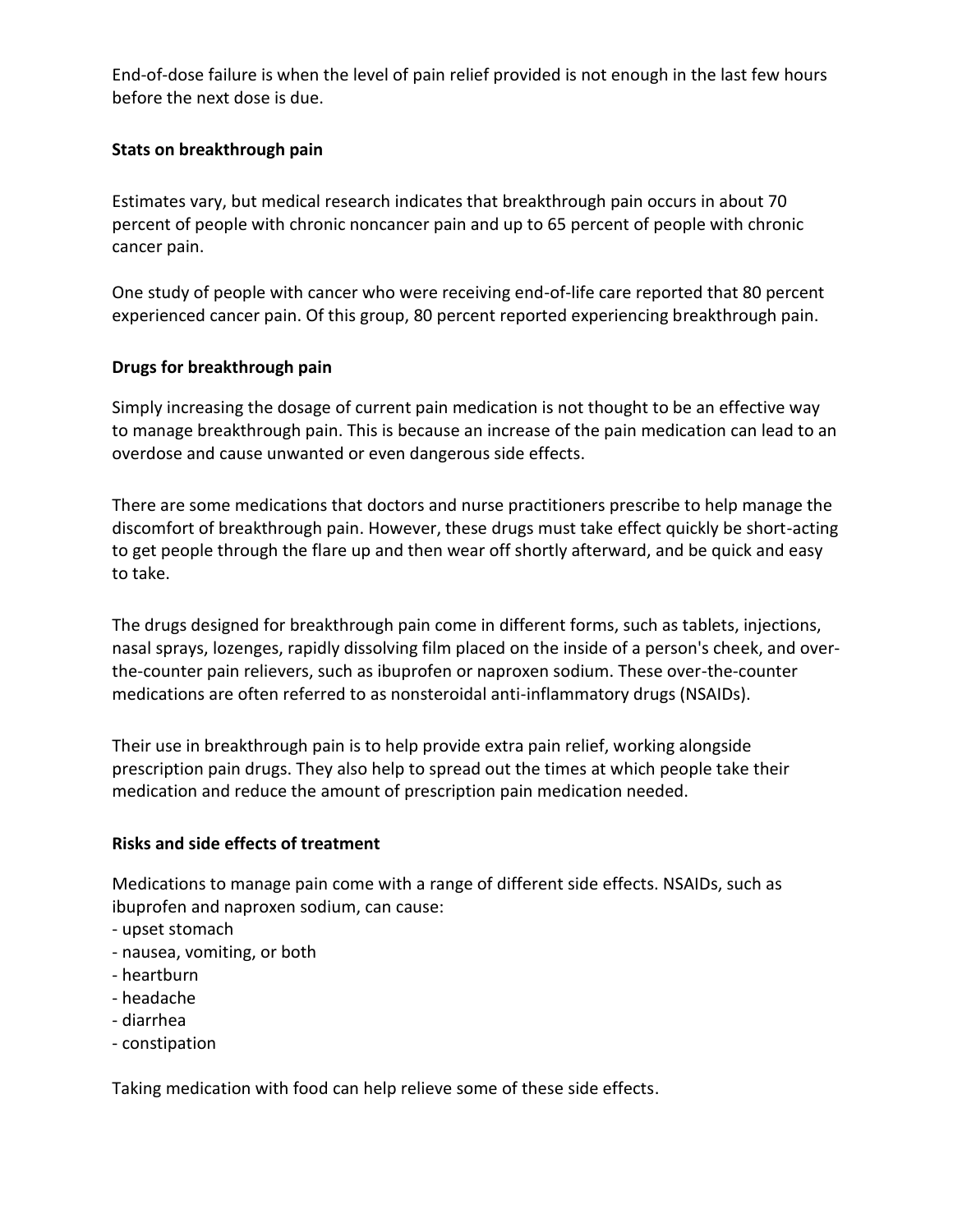Long-term use of over-the-counter or prescription pain medications can also cause:

- liver damage
- stomach ulcers
- kidney problems
- cataracts
- increased risk of heart attack or stroke

Other side effects and risks include:

- rash or another allergic reaction
- dizziness
- drowsiness
- confusion
- swelling of the hands and feet
- greater risk of infection
- increased appetite
- loss of appetite

Different pain medications come with different risks and side effects. Many people do not experience any adverse effects at all, however. It is important for people to check with their doctor or nurse practitioner if they are unsure or concerned about the side effects of any medications they take.

Anyone who experiences any side effects that they are worried about must contact their doctor or nurse practitioner immediately.

# **Alternative methods of treatment**

There are alternative forms of treatment available for people who do not find pain medication useful for relieving breakthrough pain. Many people who experience chronic pain choose to try out different forms of relief. These options include:

Acupuncture: Needles are used to stimulate certain points on the body. Practitioners believe that acupuncture can release pain-numbing chemicals or block pain signals to relieve pain.

Marijuana: Medical marijuana is sometimes prescribed to help with certain types of pain relief.

Therapy: Some people find therapy helps with managing their pain. Options include music therapy, relaxation therapy, meditation, and hypnosis.

Massage: Massage can help ease tension and pain, particularly in people with arthritis or neck and back injuries.

Gentle exercise: Physical activity has been proven to relieve pain and release feel-good endorphins that help to boost energy levels and mood.